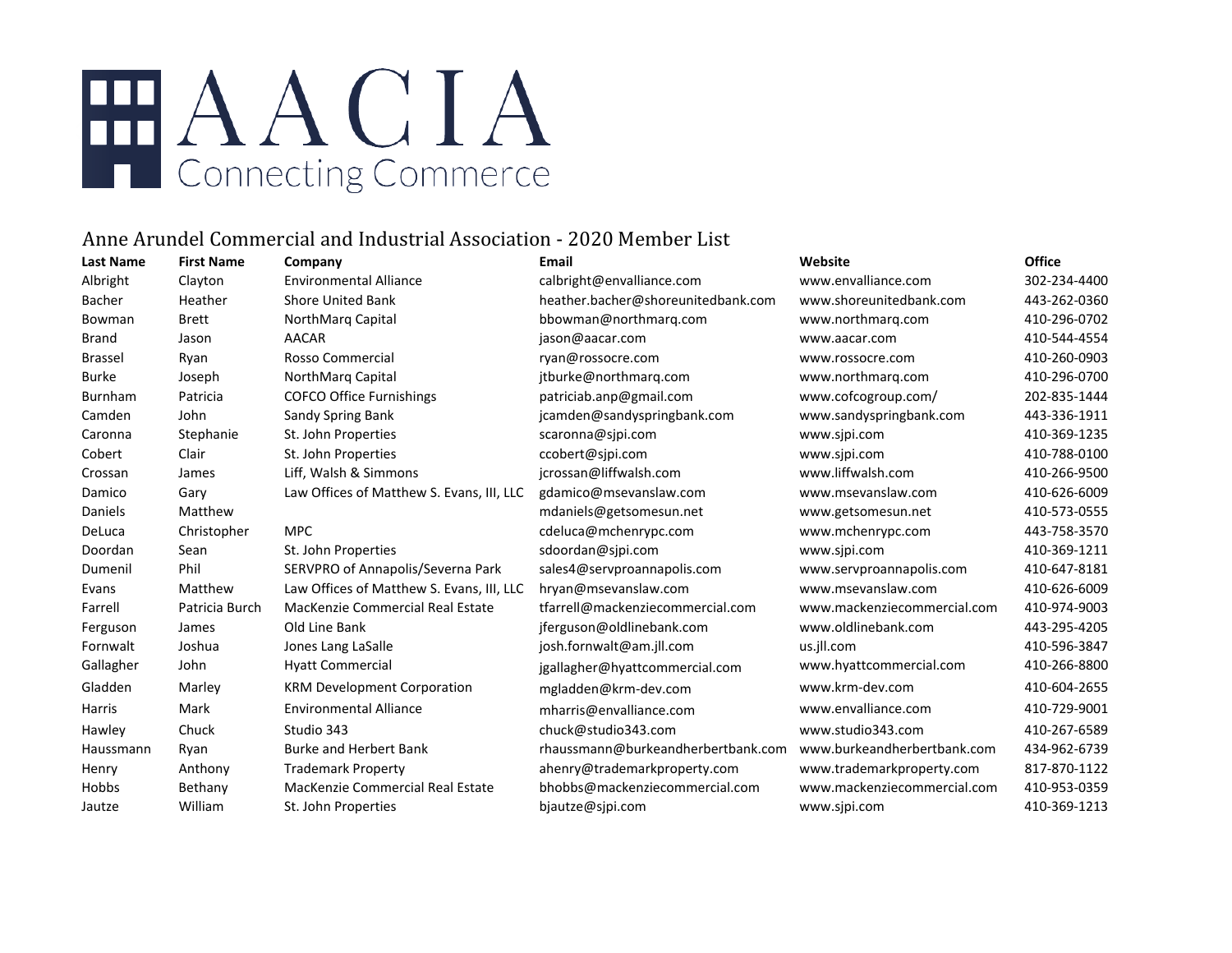# HAACIA Connecting Commerce

### Anne Arundel Commercial and Industrial Association - 2019 Member List

| <b>Last Name</b> | <b>First Name</b> | Company                                         | <b>Email</b>                                                                         | Website                     | <b>Office</b> |
|------------------|-------------------|-------------------------------------------------|--------------------------------------------------------------------------------------|-----------------------------|---------------|
| Johansson        | Lacey             | St. John Properties                             | ljohansson@sjpi.com                                                                  | www.sjpi.com                | 410-369-1211  |
| Johnston         | Robert            | <b>AACAR</b>                                    | bobj@aacar.com                                                                       | www.aacar.com               | 410-544-4554  |
| Logansmith       | Christiana        | ServiceMaster Chesapeake                        | christiana@servicemaster-chesapeake.comwww.servicemaster-chesapeake.com 410-987-2727 |                             |               |
| Lotz             | Jerry             | <b>CostSeg Energy Solutions</b>                 | jlotz@costseges.com                                                                  | www.CostSegES.com           | 410-878-2553  |
| Lupo             | Vince             | Direction One, Inc.                             | vlupo@directiononeinc.com                                                            | www.directiononeinc.com     | 410-850-4181  |
| Lyons            | Alex              | St. John Properties                             | alyons@sipi.com                                                                      | www.sjpi.com                | 410-788-0100  |
| MacQuilliam      | Wesley            | Anne Arundel Economic Development               | wmacquilliam@aaedc.org                                                               | www.aaedc.org               | 410-222-7410  |
| Maisel           | Robin             | <b>Coldwell Banker Commercial NRT</b>           | robindeals@aol.com                                                                   |                             | 410-269-8400  |
| Mayer            | Joe               | J. Mayer Architects, LLC                        | j.mayer@jmayerarchitects.com                                                         | www.JMayerArchitects.com    | 410-266-9560  |
| McGowan          | Jonathan          | Liff, Walsh & Simmons                           | jmcgowan@liffwalsh.com                                                               | www.liffwalsh.com           | 410-266-9500  |
| McMahon          | Sarah             | Sandy Spring Bank                               | smcmahon@sandyspringbank.com                                                         | www.sandyspringbank.com     | 410-536-7352  |
| Morgan           | Russ              | Long & Foster Realty                            | russ.morgan@longandfoster.com                                                        | www.longandfoster.com       | 410-721-1500  |
| Morse            | Michael           | <b>Bank of Glen Burnie</b>                      | mmorse@bogb.net                                                                      | www.thebankofglenburnie.com | 410-768-8859  |
| Murphy           | Dennis C.         | Murphy Commercial Real Estate                   | dmurphy@murphyres.com                                                                | www.murphyres.com           | 410-266-1113  |
| Nagy             | Jaclyn            | Studio 343                                      | jaclyn@studio343.com                                                                 | www.studio343.com           | 410-267-6589  |
| Neighoff         | Judith            | <b>Hyatt Commercial</b>                         | judithneighoff@outlook.com                                                           | www.hyattcommercial.com     | 410-260-6545  |
| Nelson           | Hedy              | Keller Williams Select Realtors                 | hedy@hedynelson.com                                                                  | www.hedynelson.com          | 410-544-2931  |
| Offut            | Matt              | Loughlin Management                             | matt@loughlinmanagement.com                                                          | www.loughlinmanagement.com  | 410-280-0220  |
| O'Neill          | Sean Matthew      | RBC Wealth Management                           | sean.oneill@rbc.com                                                                  | www.seanoneillrbc.com       | 410-573-6723  |
| Parker           | Gene              | Rosso Commercial                                | gene@rossocre.com                                                                    | www.rossocre.com            | 410-260-0903  |
| Pettitt          | Wiliam            | Allen & Shariff                                 | wpettitt@allenshariff.com                                                            | www.allenshariff.com        | 443-545-1306  |
| Rand             | Leigh             | <b>FastSigns of Annapolis</b>                   | leigh.rand@fastsigns.com                                                             | www.fastsigns.com           | 410-263-7446  |
| Rife             | Britt G.          | Council, Baradel, Kosmerl & Nolan P.A           | rife@cbknlaw.com                                                                     | www.cbknlaw.com             | 410-268-6600  |
| Rosso            | John              | <b>Rosso Commercial</b>                         | john@rossocre.com                                                                    | www.rossocre.com/           | 410-260-0903  |
| Ruch             | Annie             | <b>Shore United Bank</b>                        | annemarie.ruch@shoreunitedbank.com                                                   | www.shoreunitedbank.com     | 410-690-4792  |
| Schiappacasse    | Jenna             | Rosenberg Martin Greenberg LLP                  | jenna.schiappacasse@gmail.com                                                        | www.rosenbergmartin.com     | 410-649-4985  |
| Schlatter        | Sharon            | <b>Gardiner &amp; Adams General Contractors</b> | Sharon@GardinerAndAdams.com                                                          | www.gardinerandadams.com    | 410-777-9600  |
|                  |                   | <b>Owner Rep Consulting</b>                     | sharon@ownerrepconsulting.com                                                        | www.ownerrepconsulting.com  | 410-266-9400  |